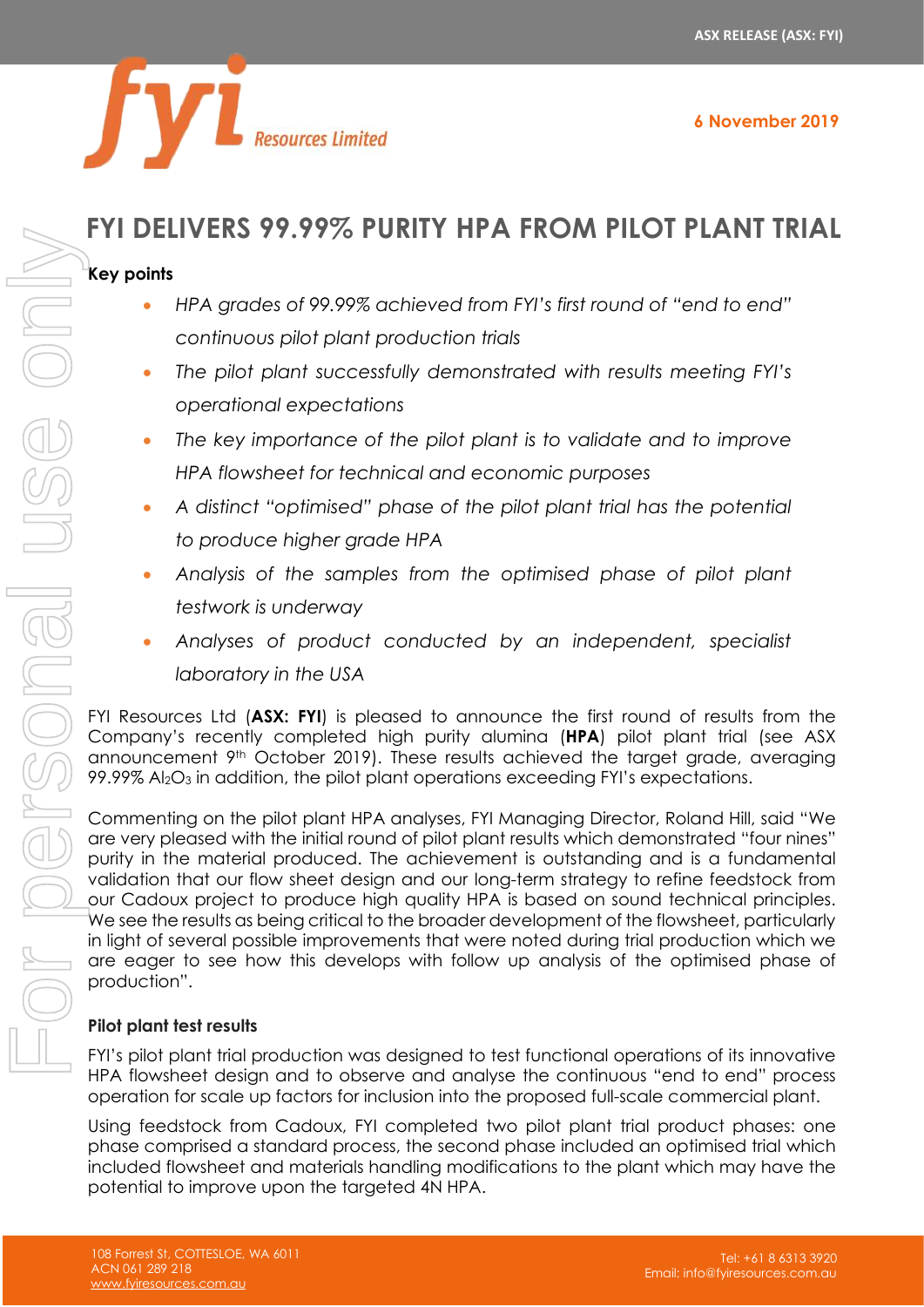

Samples of the final HPA product from the first phase of trial production were submitted for high level Glow Discharge Mass Spectrometry (**GDMS**) analysis to EAG Laboratories in New York, USA for independent, high accuracy, confirmation of product grades. The second, or optimised, phase is currently being retained for internal review and will be sent to EAG shortly.

EAG Laboratories confirmed the first phase samples achieved an average grade of over 99.99% Al2O3.

#### **EAG laboratories GDMS results:**

| <b>GDMS</b> |             |  |
|-------------|-------------|--|
| Sample #    | $Al_2O_3\%$ |  |
|             | 99.993      |  |
| 2           | 99.994      |  |
| 3           | 99.989      |  |
|             | 99.993      |  |
| 5           | 99.987      |  |
|             | 99.989      |  |
| Average     | 99.991      |  |

### **Pilot plant results implications**

The first phase pilot plant results were very encouraging, providing a sound interpretation of batch, locked cycle and variability testing for incorporation into the design and construction of the continuous pilot plant.

In addition to demonstrating that the target grade of 99.99% Al<sub>2</sub>O<sub>3</sub> could be produced on a continuous basis from kaolin feed material, the pilot plant provided information that will be used to enhance engineering design criteria for a full-scale plant.

The first pilot plant run has improved the level of understanding of the various unit processes, recycle streams, mass balances and materials of construction. Minor modifications to the pilot plant could potentially yield HPA in excess of 99.99% Al<sub>2</sub>O<sub>3</sub>.



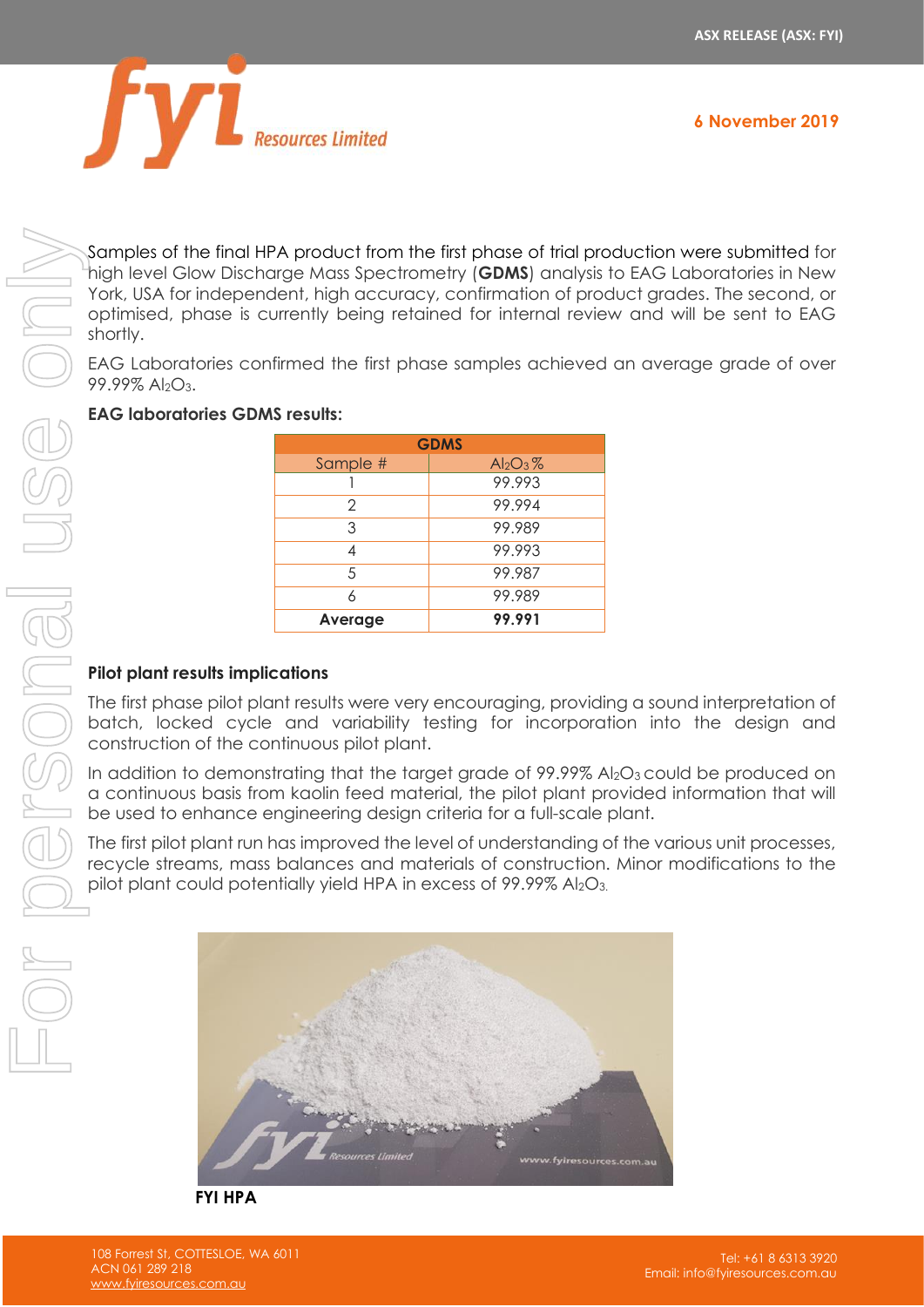

**6 November 2019**

## **For more information please contact:**

**Roland Hill** Managing Director Tel: +61 414 666 178 [roland.hill@fyiresources.com.au](mailto:roland.hill@fyiresources.com.au) **Simon Hinsley** Investor & Media Relations Tel: 0401 809 653 [simon@nwrcommunications.com.au](mailto:simon@nwrcommunications.com.au)

## **About FYI Resources Limited**

FYI's is positioning itself to be a significant producer of high purity alumina (HPA) in the rapidly developing light emitting diode (LED) and phosphor applications and the electric vehicle and static power storage markets as well as other associated high-tech product markets.

The foundation of FYI's HPA strategy is the superior quality aluminous clay (kaolin) deposit at Cadoux and positive response that the feedstock has to the Company's innovative and integrated processing flowsheet utilising uncomplicated moderate temperature and atmospheric pressure technologies. The strategy's quality attributes combine resulting in world class HPA project potential.

FYI is progressing positively with its definitive Feasibility Studies (DFS) supporting a planned production of 4N and 5N HPA following the successful pilot plant trial achieving the targeted production grade of 99.99% Al<sub>2</sub>O<sub>3</sub>.

### **Competent Persons Statements**

#### **Metallurgy**

The information in this report that relates to metallurgy and metallurgical test work is based on information reviewed and compiled by Mr Daryl Evans, a Competent Person who is a Fellow of the Australian Institute of Mining and Metallurgy (AusIMM).

Mr Evans is an employee of Independent Metallurgical Operations Pty Ltd, and is a contractor to FYI. Mr Evans has sufficient experience that is relevant to this style of processing and type of deposit under consideration, and to the activity that he has undertaken to qualify as a Competent Person as defined in the 2012 Edition of the "Australasian Code for the Reporting of Exploration Results, Mineral Resources and Ore For more information please contact:<br>
Monventing Urice to previous metallure in respect to a respect to the previous metallure of the previous metallure of the companies of the companies of the companies of the companies o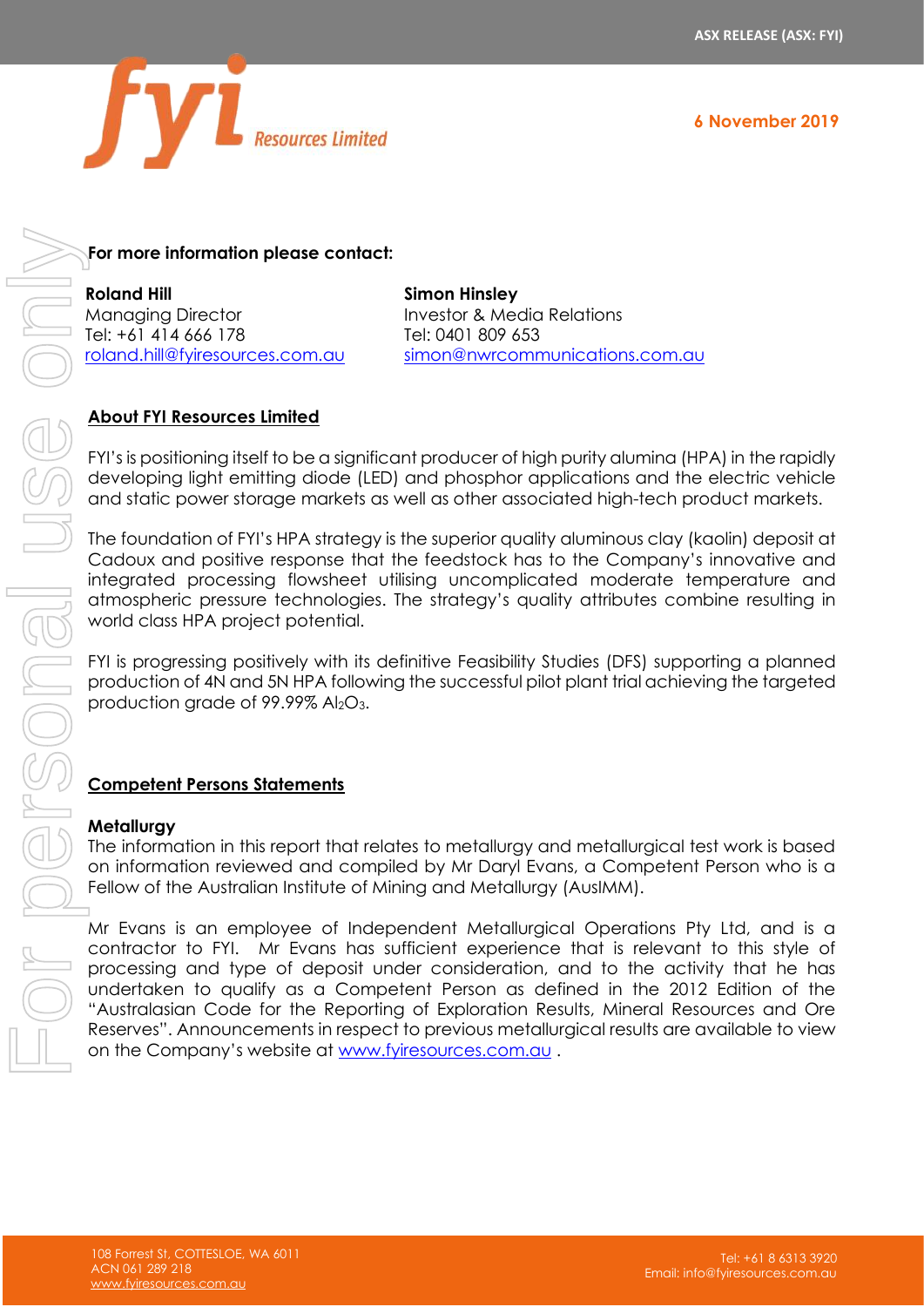

|  | <b>Resources Limited</b> |
|--|--------------------------|

# **JORC Code, 2012 Edition – Table 1**

## **Section 1 Sampling Techniques and Data**

| Criteria                                      | Commentary                                                                                                                                                                                                                                                                                                                          |
|-----------------------------------------------|-------------------------------------------------------------------------------------------------------------------------------------------------------------------------------------------------------------------------------------------------------------------------------------------------------------------------------------|
| <b>Sampling techniques</b>                    | Drilling sampling was previously reported (ASX: 9.7.2018).                                                                                                                                                                                                                                                                          |
|                                               | Metallurgical test work applied to the recovered drilling samples is intended to<br>determine aluminium leach and precipitation characteristics of the kaolin. Sample<br>preparation and metallurgical test work was performed by Independent Metallurgical<br>Operations Pty Ltd (IMO) in Perth, Western Australia.                |
| <b>Drilling techniques</b>                    | Previously reported (ASX: 9.7.2018).                                                                                                                                                                                                                                                                                                |
| <b>Drill sample recovery</b>                  | Previously reported (ASX: 9.7.2018).                                                                                                                                                                                                                                                                                                |
| Logging                                       | Previously reported (ASX: 9.7.2018).                                                                                                                                                                                                                                                                                                |
| Sub-sampling<br>techniques and                | Drilling sampling was previously reported (ASX: 13.3.2019).                                                                                                                                                                                                                                                                         |
| sample preparation                            | The sampling techniques for the metallurgical test work was in line with industry<br>standards in determining composite samples representative of the resource. This<br>included drying and splitting of individual samples and then compositing into<br>representative samples.                                                    |
|                                               | The sampling procedures were under the control of qualified and experienced IMO<br>employees and considered adequate for the intended metallurgical test work.                                                                                                                                                                      |
|                                               | Master composite samples were prepared representing the average Cadoux life of<br>mine resource.                                                                                                                                                                                                                                    |
|                                               | The composites underwent a stage of attritioning with the products screened to<br>generate fine and coarse size fractions.                                                                                                                                                                                                          |
|                                               | The fine attritioned product underwent one stage of calcination to convert kaolin clay<br>to metakaolin. The calcined product was leached with hydrochloric acid at<br>temperature.                                                                                                                                                 |
|                                               | The leach liquor underwent a series of precipitation stages, involving hydrogen chloride<br>gas being sparged through the leach liquor allowing the precipitation of solid aluminium<br>chloride.                                                                                                                                   |
|                                               | Conversion of the final solid aluminium chloride to alumina involved a two-stage<br>calcination process with the final product achieving an average of 99.99% Al2O3 purity.                                                                                                                                                         |
|                                               | Sizes and representative nature of the samples is considered appropriate.                                                                                                                                                                                                                                                           |
|                                               | All procedural work and preparation was conducted under strict controls and<br>supervision. All testwork was conducted under test conditions by qualified and<br>experienced technicians and overseen by qualified managers including Mr Alex Borger<br>and Mr Daryl Evans (Independent Metallurgical Operations Competent Person). |
| Quality of assay data<br>and laboratory tests | Analysis for the leach test work was deemed appropriate for the detailed test work as it<br>was undertaken in laboratory environment with precision equipment and included<br>worldwide accepted controls.                                                                                                                          |
|                                               | Metallurgical reviews and testwork has been overseen and approved by Mr Alex Borger<br>- Metallurgical Project Manager and Metallurgical Competent Person - Mr Daryl Evans.                                                                                                                                                         |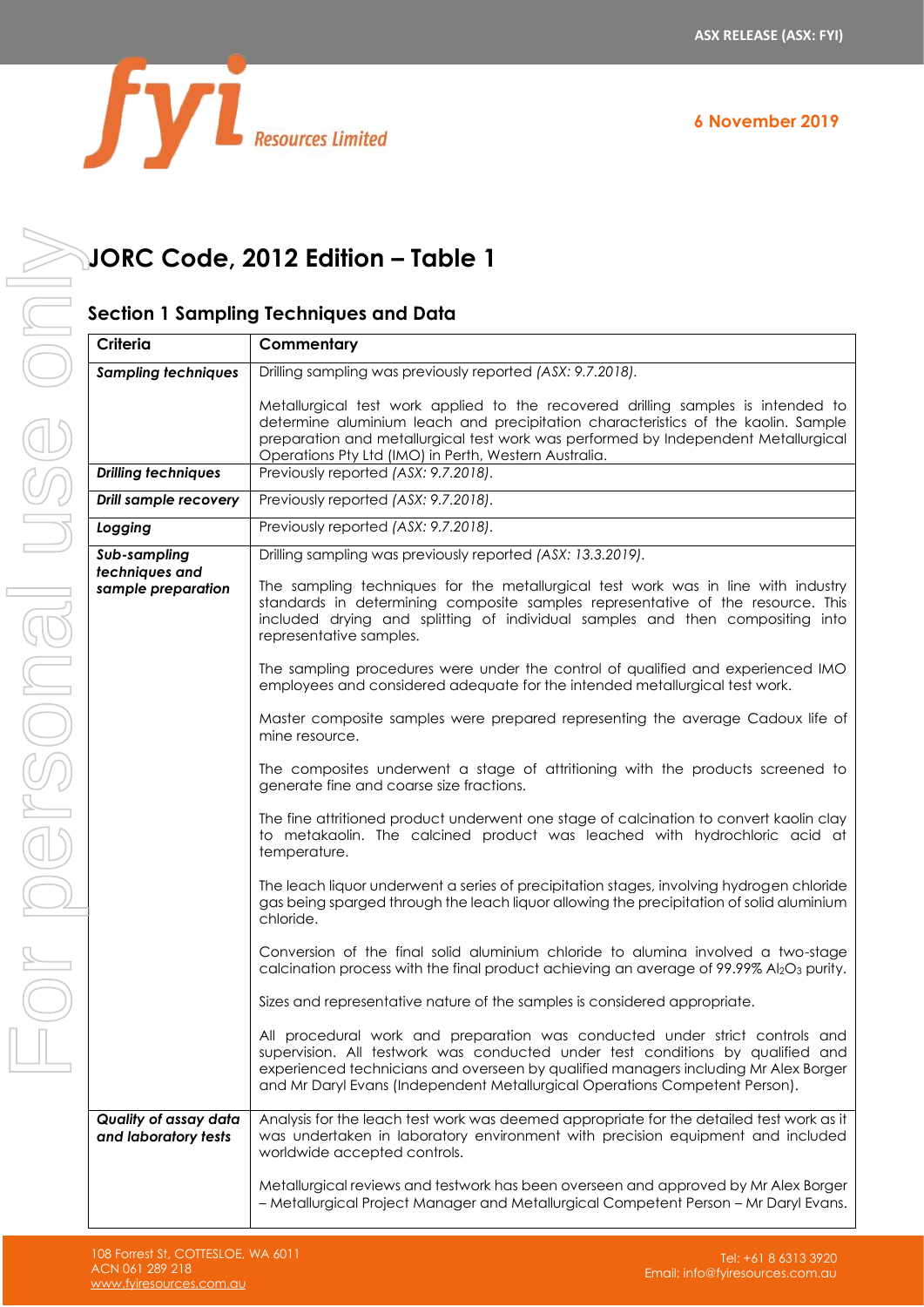**6 November 2019**



| Criteria                                                      | Commentary                                                                                                                                                                                                                          |
|---------------------------------------------------------------|-------------------------------------------------------------------------------------------------------------------------------------------------------------------------------------------------------------------------------------|
| <b>Verification of</b><br>sampling and<br>assaying            | The metallurgical test work was supervised by suitably qualified personnel under<br>laboratory conditions.                                                                                                                          |
|                                                               | Primary data is captured on paper in the laboratory and then re-entered into<br>spreadsheet format by the supervising metallurgist, to then be loaded into the<br>company's database.<br>No adjustments are made to any assay data. |
| Location of data<br>points                                    | All samples used in the metallurgical test work have been accurately recorded by the<br>laboratory technician and checked by the supervising metallurgist.                                                                          |
| Data spacing and<br>distribution                              | Industry standard sample distribution and source material representation methodology<br>has been applied.                                                                                                                           |
| Orientation of data in<br>relation to geological<br>structure | Industry standard sample distribution and source material representation methodology<br>has been applied. The risk of sample bias is considered to be low.                                                                          |
| <b>Sample security</b>                                        | All samples were under supervision at the laboratory. All residual sample material is<br>stored securely in sealed bags.                                                                                                            |
| <b>Audits or reviews</b>                                      | Mr Evans has reviewed QAQC results and found these to be acceptable.                                                                                                                                                                |

## **Section 2 Reporting of Exploration Results**

| Criteria                                             | Commentary                                                                                                                                                                                                                                                                                                                                                                                                                                                                                                                                                                                                                                                                                                                                                                                                                                                                                                                                                                                                                                                                                                                                                                                                                                                                                                                                                                                                                                                                                                                                                                                                               |
|------------------------------------------------------|--------------------------------------------------------------------------------------------------------------------------------------------------------------------------------------------------------------------------------------------------------------------------------------------------------------------------------------------------------------------------------------------------------------------------------------------------------------------------------------------------------------------------------------------------------------------------------------------------------------------------------------------------------------------------------------------------------------------------------------------------------------------------------------------------------------------------------------------------------------------------------------------------------------------------------------------------------------------------------------------------------------------------------------------------------------------------------------------------------------------------------------------------------------------------------------------------------------------------------------------------------------------------------------------------------------------------------------------------------------------------------------------------------------------------------------------------------------------------------------------------------------------------------------------------------------------------------------------------------------------------|
| <b>Mineral tenement</b><br>and land tenure<br>status | Previously reported (ASX: 9.7.2018).                                                                                                                                                                                                                                                                                                                                                                                                                                                                                                                                                                                                                                                                                                                                                                                                                                                                                                                                                                                                                                                                                                                                                                                                                                                                                                                                                                                                                                                                                                                                                                                     |
| <b>Exploration done</b><br>by other parties          | Previously reported (ASX: 9.7.2018).                                                                                                                                                                                                                                                                                                                                                                                                                                                                                                                                                                                                                                                                                                                                                                                                                                                                                                                                                                                                                                                                                                                                                                                                                                                                                                                                                                                                                                                                                                                                                                                     |
| Geology                                              | The project area is underlain by weathered granitoid Archaean rock of the Yilgarn<br>Granites is the likely parent material for the kaolin. Here, deep weathering of the<br>feldspathic and ferromagnesian minerals within the metamorphosed granitic has resulted<br>in the formation of kaolinite. There is no outcrop but recognizable granitoidal fragmental<br>rocks are sometimes present just below surface. The crust of the overburden comprises<br>gravel and sands over reddish to off white clay. White kaolin underlies the overburden<br>followed by weathered, partial oxidised and then fresh ganitoids at depth. The recent<br>drilling at the property has revealed a weathering profile which is very common in Western<br>Australia with the granitoid rocks, deeply weathered forming a leached, kaolinized zone<br>under a lateritic crust. Analysis at the Laboratory shows particle size distributions are typical<br>of "primary style" kaolins produced from weathered granites. The crust of overburden<br>comprises gravel and sands over reddish to off-white clay to an average depth of 5m.<br>White kaolin then averages approximately 16 m before orange to yellow sandy and<br>mottled clays are intersected which are followed by recognizable rounded granitoid<br>material. The thickness of the kaolin profile varies from less than 1m to a maximum of 28m.<br>Fresh granitoids are found at depths of between 10 and 30m. All kaolin resources are<br>within 4 to 11 metres of the surface. All holes are drilled vertically. Intersected kaolin<br>thickness ranges from 4-28m. |
| Drill hole<br><b>Information</b>                     | Sample and drill hole coordinates are provided in market announcements.                                                                                                                                                                                                                                                                                                                                                                                                                                                                                                                                                                                                                                                                                                                                                                                                                                                                                                                                                                                                                                                                                                                                                                                                                                                                                                                                                                                                                                                                                                                                                  |
| Data aggregation<br>methods                          | The nature of the metallurgical testwork did not require data aggregation, however all<br>data points where noted and recorded in the appropriate data base to be used in<br>continued test work and product development.                                                                                                                                                                                                                                                                                                                                                                                                                                                                                                                                                                                                                                                                                                                                                                                                                                                                                                                                                                                                                                                                                                                                                                                                                                                                                                                                                                                                |